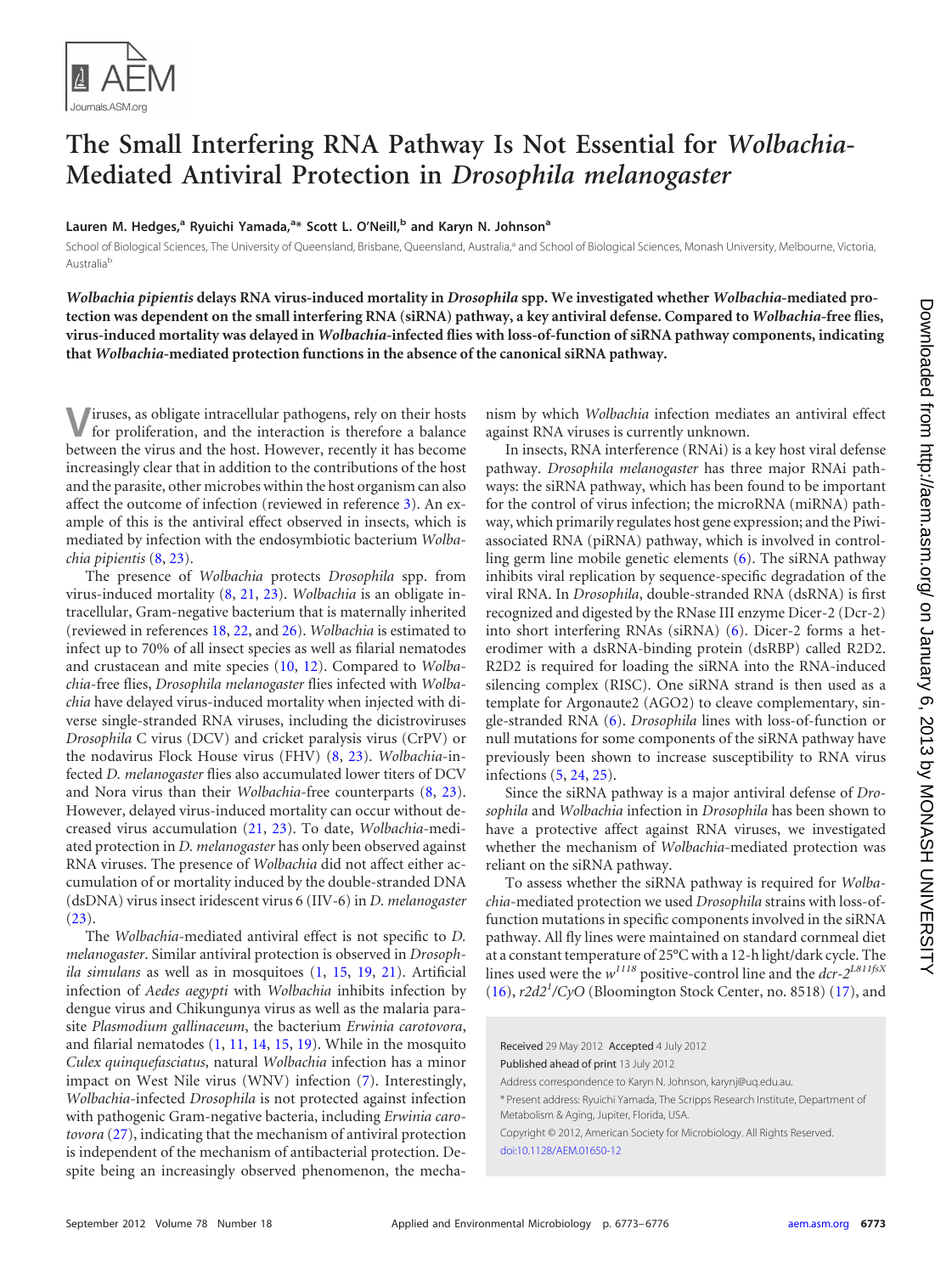

<span id="page-1-0"></span>FIG 1 Effect of the presence (+wol) or absence (-wol) of *Wolbachia* on FHV-induced mortality in flies from the  $w^{1118}$  control line (A) and the *Dicer-2<sup>L811fsX</sup>* (B), *r2d21* /*Cyo* (C), and *AGO2414* (D) mutant lines. Adult flies 4 to 7 days old were injected with PBS as a negative control, or FHV, and their mortality was assayed. *Wolbachia*-mediated protection against FHV-induced mortality was statistically significant in  $w^{1118}$  flies and the siRNA mutants (*P* < 0.0001, *P* < 0.0001, *P* <0.0001, and *P* = 0.001, respectively). Bars indicate standard errors. Each experiment was repeated in triplicate, and representative graphs are shown.

*AGO2<sup>414</sup>* [\(20\)](#page-3-11) siRNA mutant lines. To generate *w*Mel-infected balancer lines,*w*Mel-infected*w<sup>1118</sup>* [\(28\)](#page-3-12) females were crossed with *CyO/Gla* or *TM6B/TM3 Sb* males. *w*Mel-infected *CyO/* females were crossed with *w*Mel-infected *Gla*/+ males to establish the *w*Mel-infected *CyO/Gla* line. *w*Mel-infected *TM6B/* females were crossed with *wMel-infected TM3 Sb/+ males to establish the w*Mel-infected *TM6B/TM3 Sb* line. To generate *w*Mel-infected siRNA mutants, females of *w*Mel-infected balancer lines (*CyO/ Gla* or *TM6B/TM3 Sb* flies) were crossed with males of siRNA mutants. *w*Mel-infected *AGO2<sup>414</sup>* and *dcr-2L811fsX* flies were maintained and used for experiments as homozygotes. The *w*Mel-infected *r2d2* mutant was maintained and used in experiments as heterozygotes balanced over the *CyO* chromosome due to high mortality of homozygotes. All *Wolbachia*-infected fly lines were treated with 0.03% tetracycline to cure the *Wolbachia* infection. Following the tetracycline treatment, flies were held for more than five generations to recover before the absence of *Wolbachia* was confirmed by PCR, and then the flies were used for experiments. All stocks were cleared of possible DCV contamination by bleach treatment of eggs, as previously described [\(21\)](#page-3-1).

The siRNA mutant lines, in the presence and absence of *Wolbachia* infection, were injected with FHV, and their mortality rates were compared [\(Fig. 1\)](#page-1-0). For survival assays, the flies used were male and 4 to 7 days old. Flies were anesthetized with carbon dioxide, and 50.6 nl of virus or phosphate-buffered saline (PBS) for controls was injected into the upper lateral part of the abdomen by using needles pulled from borosilicate glass capillaries and a Nanoject II microinjector. PBS was injected as a negative control. Virus samples prepared as previously described [\(9,](#page-2-11) [13\)](#page-2-12) were diluted in PBS, and approximately 100 infectious units (IU) of DCV or 300 IU of FHV was injected into each fly. For each fly line assayed, three groups of 15 flies were injected with virus, one group of 15 flies was injected with PBS, and mortality was recorded daily. Mortality that occurred within 1 day of injection was deemed to be due to needlestick injury. Each experiment was then repeated three times using independent cohorts of male flies and once using female flies. The graphs shown represent results from a single male fly experiment; similar results were observed across all four experiments (data not shown). The data were analyzed using the log-rank (Mantal-Cox) test on Kaplan-Meier survival curves (GraphPad Prism 5).

*Wolbachia*-mediated delay of FHV-induced mortality was present in the positive-control flies (*w1118*), as has previously been shown [\(8,](#page-2-1) [23\)](#page-3-0). Likewise in the presence of *Wolbachia*, mortality was delayed in flies from the three siRNA mutant lines compared to *Wolbachia*-free flies from the same lines [\(Fig. 1\)](#page-1-0). The continuing presence of *Wolbachia*-mediated protection in all siRNA mutants indicated that *Wolbachia*-mediated protection can function in the absence of the canonical siRNA pathway.

Antiviral protection mediated by *Wolbachia* in *D. melanogaster* has previously been shown for a number of RNA viruses, including DCV [\(8,](#page-2-1) [23\)](#page-3-0). To confirm that *Wolbachia*-mediated protection is independent of the host's siRNA pathway in general, not just in the case of FHV infection, mortality assays of DCV-infected siRNA mutants, with and without *Wolbachia*, were undertaken [\(Fig. 2\)](#page-2-13). For the *w<sup>1118</sup>* line and both the *r2d2* and *AGO2* mutant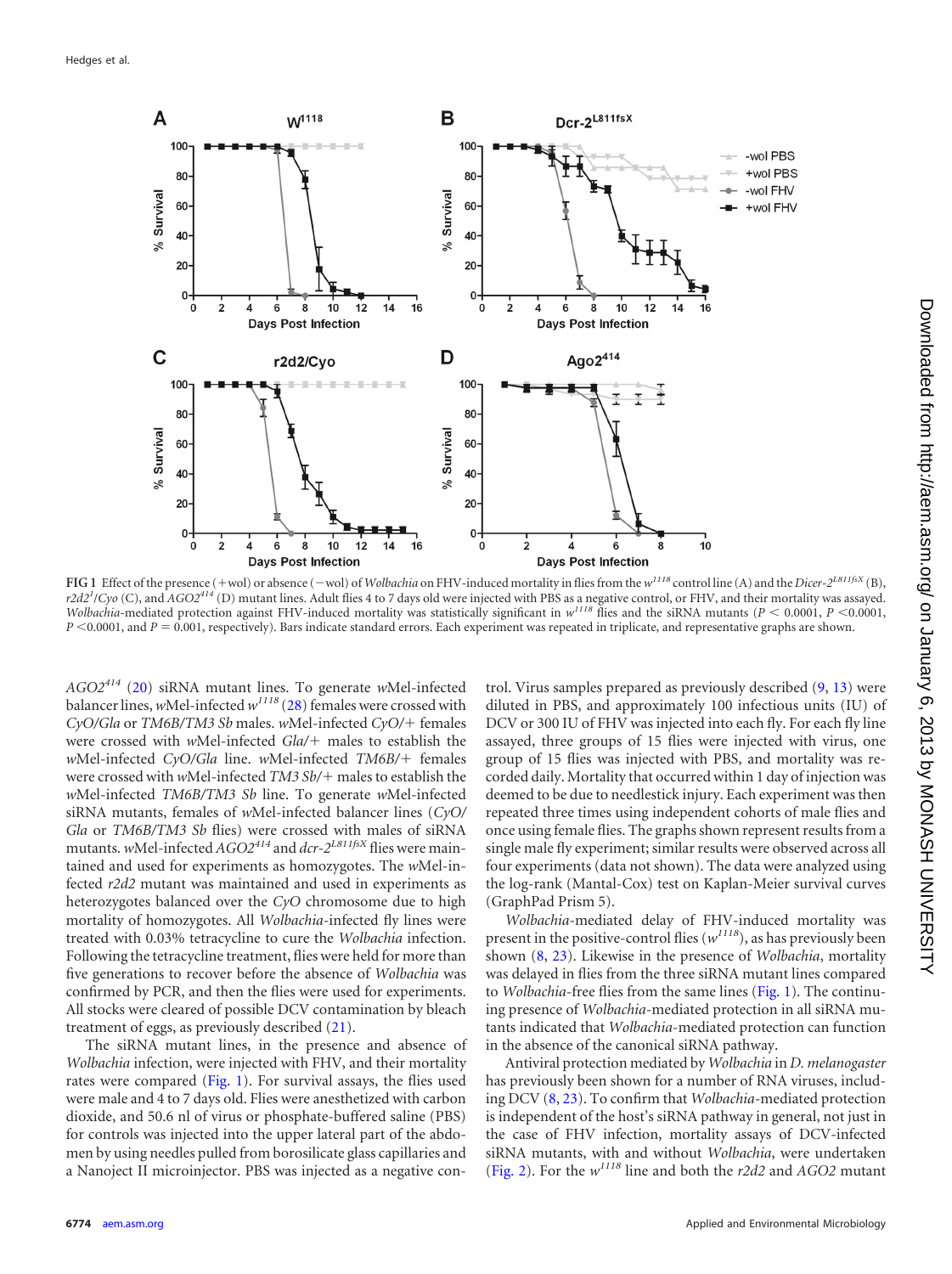<span id="page-2-5"></span>

<span id="page-2-13"></span>**FIG** 2 Effect of the presence (+wol) or absence (-wol) of *Wolbachia* on DCV-induced mortality in flies from the *w*<sup>1118</sup> control line (A) and the *r2d2<sup>1</sup>*/  $C$ yo (B) and  $AGO2^{414}\left(\rm{C}\right)$  mutant lines. Adult flies 4 to 7 days old were injected with PBS as a negative control, or DCV, and their mortality was assayed. *Wolbachia*-mediated protection against DCV-induced mortality was statistically significant in  $w^{1118}$ ,  $r2d2^1/CyO$ , and  $AGO2^{414}$  flies (*P* <0.0001, *P* < 0.0001, and  $P = 0.001$ , respectively). Bars indicate standard errors. Each experiment was repeated in triplicate, and representative graphs are shown.

lines, mortality in *Wolbachia*-infected flies was delayed in comparison to that in paired *Wolbachia*-free flies, indicating that *Wolbachia* was mediating antiviral protection in these flies. The experiments presented do not exclude an auxiliary role for siRNA in *Wolbachia*-mediated protection; however, they indicate that *Wolbachia*-mediated protection against RNA viruses is not dependent on the canonical siRNA pathway in *Drosophila*. These findings are consistent with previous studies that showed that *Wolbachia* inhibits dengue virus replication in the *A. albopictus*-derived

C6/36 cell line, which has a disfunctional antiviral RNA interference pathway [\(2,](#page-2-14) [4\)](#page-2-15), and *AGO-2* mutant flies are more resistant to WNV infection when infected with *Wolbachia* [\(7\)](#page-2-8).

There are many other possible mechanisms for *Wolbachia*-mediated protection, including competition for cellular components or upregulation of other immune pathways. There is some evidence for the involvement of immune genes in mosquitoes [\(1,](#page-2-4) [15,](#page-2-5) [19\)](#page-3-5). Unlike in the artificially infected mosquitoes, *Drosophila* flies with natural *Wolbachia* infection are not protected against bacterial infection, and there is no upregulation of the Imd or Toll immune pathways [\(27\)](#page-3-6). There may be differences in *Wolbachia*host interactions between recently introduced *Wolbachia* infections and those where the host and *Wolbachia* have been evolving together for some time. In addition there are likely to be different mechanisms behind *Wolbachia*-mediated protection against viruses, bacteria, and eukaryotic protists.

This study investigated whether *Wolbachia*-mediated protection against viruses is dependent on the siRNA pathway, a key antiviral response in *Drosophila* and other insects. The results demonstrate that the canonical siRNA pathway is not essential for *Wolbachia*-mediated protection.

## **ACKNOWLEDGMENTS**

We thank Wolfgang Miller for supplying siRNA mutant fly lines.

This work was supported by grants from the National Health and Medical Research Council and the Australian Research Council.

## <span id="page-2-4"></span>**REFERENCES**

- 1. **Bian GW, Xu Y, Lu P, Xie Y, Xi ZY.** 2010. The endosymbiotic bacterium *Wolbachia* induces resistance to Dengue virus in *Aedes aegypti.* PLoS Pathog. **6**:e1000833. doi:10.1371/journal.ppat.1000833.
- <span id="page-2-14"></span>2. **Brackney DE, et al.** 2010. C6/36 *Aedes albopictus* cells have a dysfunctional antiviral RNA interference response. PLoS Negl. Trop. Dis. **4**:e856. doi:10.1371/journal.pntd.0000856.
- <span id="page-2-0"></span>3. **Brownlie JC, Johnson KN.** 2009. Symbiont-mediated protection in insect hosts. Trends Microbiol. **17**:348 –354.
- <span id="page-2-15"></span>4. **Frentiu FD, Robinson J, Young PR, McGraw EA, O'Neill SL.** 2010. *Wolbachia*-mediated resistance to dengue virus infection and death at the cellular level. PLoS One **5**:e13398. doi:10.1371/journal.pone.0013398.
- <span id="page-2-10"></span>5. **Galiana-Arnoux D, Dostert C, Schneemann A, Hoffmann JA, Imler JL.** 2006. Essential function in vivo for Dicer-2 in host defense against RNA viruses in *Drosophila.* Nat. Immunol. **7**:590 –597.
- <span id="page-2-9"></span>6. **Ghildiyal M, Zamore PD.** 2009. Small silencing RNAs: an expanding universe. Nat. Rev. Genet. **10**:94 –108.
- <span id="page-2-8"></span>7. **Glaser RL, Meola MA.** 2010. The native *Wolbachia* endosymbionts of *Drosophila melanogaster* and *Culex quinquefasciatus* increase host resistance to West Nile virus infection. PLoS One **5**:e11977. doi:10.1371/ journal.pone.0011977.
- <span id="page-2-1"></span>8. **Hedges LM, Brownlie JC, O'Neill SL, Johnson KN.** 2008. *Wolbachia* and virus protection in insects. Science **322**:702. doi:10.1126/science.1162418.
- <span id="page-2-11"></span>9. **Hedges LM, Johnson KN.** 2008. The induction of host defence responses by *Drosophila C virus.* J. Gen. Virol. **89**:1497–1501.
- <span id="page-2-2"></span>10. **Hilgenboecker K, Hammerstein P, Schlattmann P, Telschow A, Werren JH.** 2008. How many species are infected with *Wolbachia*? A statistical analysis of current data. FEMS Microbiol. Lett. **281**:215–220.
- <span id="page-2-6"></span>11. **Hughes GL, Koga R, Xue P, Fukatsu T, Rasgon JL.** 2011. *Wolbachia* infections are virulent and inhibit the human malaria parasite *Plasmodium falciparum* in *Anopheles gambiae.* PLoS Pathog. **7**:e1002043. doi:10.1371/ journal.ppat.1002043.
- <span id="page-2-3"></span>12. **Jeyaprakash A, Hoy MA.** 2000. Long PCR improves *Wolbachia* DNA amplification: wsp sequences found in 76% of sixty-three arthropod species. Insect Mol. Biol. **9**:393–405.
- <span id="page-2-12"></span>13. **Johnson KN, Johnson KL, Dasgupta R, Gratsch T, Ball LA.** 2001. Comparisons among the larger genome segments of six nodaviruses and their encoded RNA replicases. J. Gen. Virol. **82**:1855–1866.
- <span id="page-2-7"></span>14. **Kambris Z, et al.** 2010. *Wolbachia* stimulates immune gene expression and inhibits plasmodium development in *Anopheles gambiae.* PLoS Pathog. **6**:e1001143. doi:10.1371/journal.ppat.1001143.